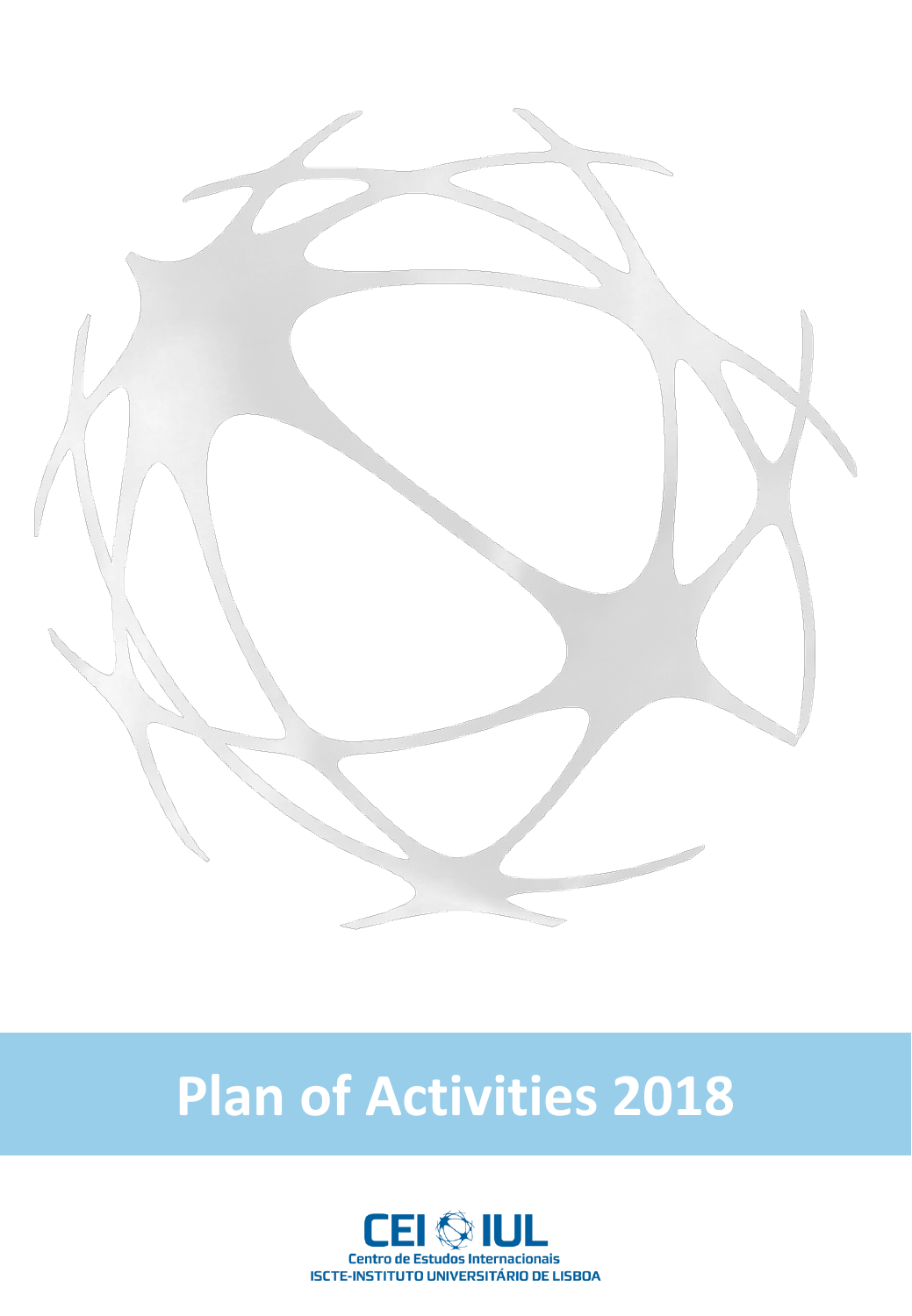## Mission and Objectives 2018-2022

- Developing academic research, thinking and intervention in a range of complex social, political and economic phenomena that go beyond national and regional borders.
- Quality, originality, and impact of scientific production, addressing the most critical 21st Century international developments and societal challenges, as well as the consequences of globalization.
- **Internationalization, with participating in leading international research** networks on International Studies
- **E** Close articulation between research agenda and different graduate programs at ISCTE-IUL
- **•** Organizing research in close connection with civil society, with growing involvement of NGOs, city councils, activists groups, etc.
- Social and political impact of research, helping defining public policies.
- **•** Public-oriented activity, promoting research dissemination and public awareness of science and engaging in public debates.
- Commitment to a policy of open access for its research outputs.

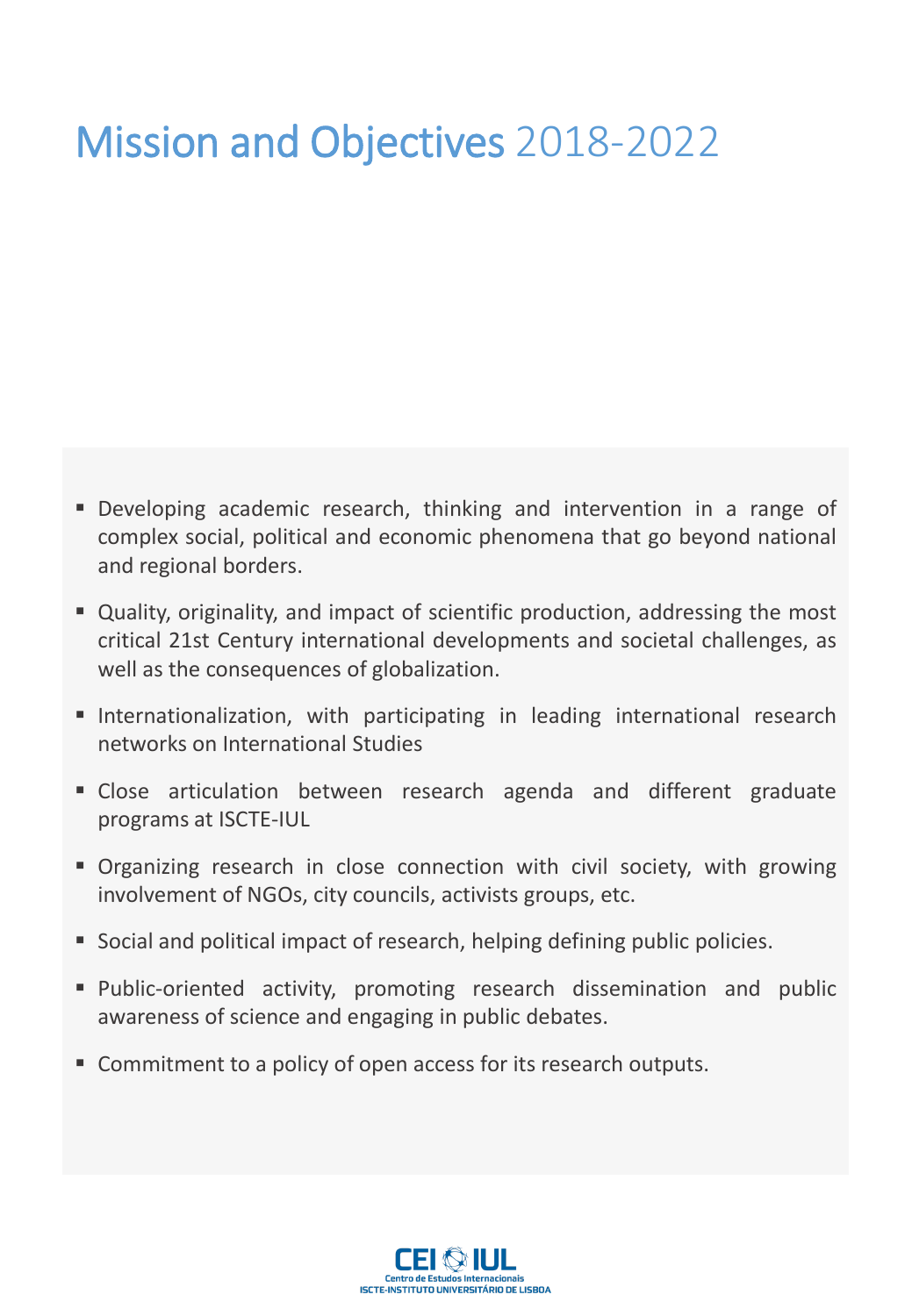## Research Agenda 2018-2022

#### **Regional Lines:**

- In the regional line **AFRICA**, where CEI-IUL is an international reference, there will be three main areas of research. The first one will focus on politics, institutions and international relations, paying attention to state-building processes, to the role of political institutions in the consolidation of democracy and to electoral processes. It will also deal with the relationship between domestic politics and foreign policies and with regional power dynamics and local security capacity building. A second focus is on space, ecology and development challenges, with researchers paying attention to environmental security, climate change, food and water scarcity but also to mobility, forced migrations and refugees. Finally, a third area will deal with identities, performance, social and demographic challenges. Researchers will study citizenship and activism, focusing on non-governmental organizations, human rights, gender and health, cultural exchanges and educational strategies, colonial histories in Africa.
- The **EUROPE AND TRANSATLANTIC RELATIONS** line will have four major areas of interest. The first one deals with the role of the European Union as a Global Actor, as well as with the evolution of the European integration project, the proper functioning of its institutions and the development of a common security and defense policy. The second area of interest will be EU's policy on non-proliferation and disarmament and the threat of transnational and home-grown terrorism. The third area focus on transatlantic relations and the challenges they face in the 21st century, namely US-EU relations and the role of multilateral institutions such as NATO, and also the role of transnational social and political movements promoting political and regime change. Finally, CEI-IUL will keep its attention to international conflicts, both conventional and unconventional, peace and war issues and the main threats to international security in a globalized world.

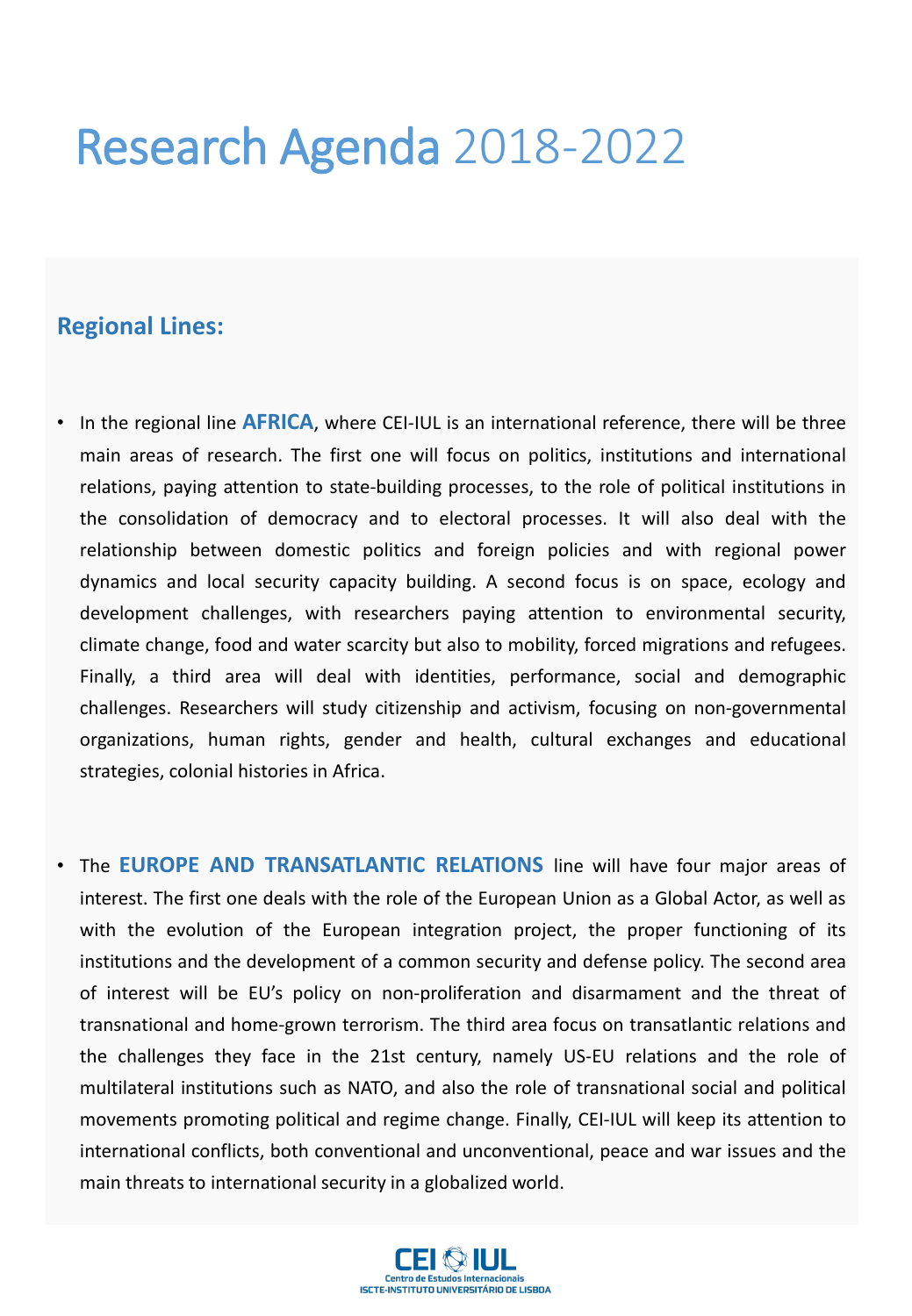## Research Agenda 2018-2022

#### **Regional Lines (cont.):**

- Researchers working on **LATIN AMERICA & CARIBE** will focus on four different areas. First of all, they will evaluate Latin American economic, political, diplomatic, and security relations with the rest of the world. They will also pay attention to the political dynamics in the region, from the political processes of regional integration, to the holding of elections in the various countries, and to the integrity of public management. Cultural practices and security challenges is another focus of research with attention being paid to cultural perceptions, levels of integrity and institutions, internal practices of illegal markets, and to perceptions, attitudes, and tolerance of corruption in Latin America. This regional line will also be particularly attentive to the impact of globalization on local societies, from urbanization and the role of port cities to the impacts on social and political participation, to the emergence of new solidarity economy movements.
- The **ASIA & MENA** group is organized around 3 fundamental axes: mobility, identity and religion, considered as the three fundamental dynamics present in that region. With regard to mobility, CEI-IUL research will focus on the processes of forced migration and refugee issues in the MENA region, on international relations and regional alliances, but also on China's political and economic influence in Africa and Latin America. Researchers will also address the issue of identity under several prisms, including gender, ethnic, national, religious and linguistic identities. Political changes, and social movements, women's activism, forms of marginalisation, ghettoization and apartheidisation will be on CEI-IUL agenda. The religious dimension will be approached by analyzing the historical and identity role of the three great monotheistic religions in the region, and by studying more closely the importance of Islam in the Middle-East and North Africa.

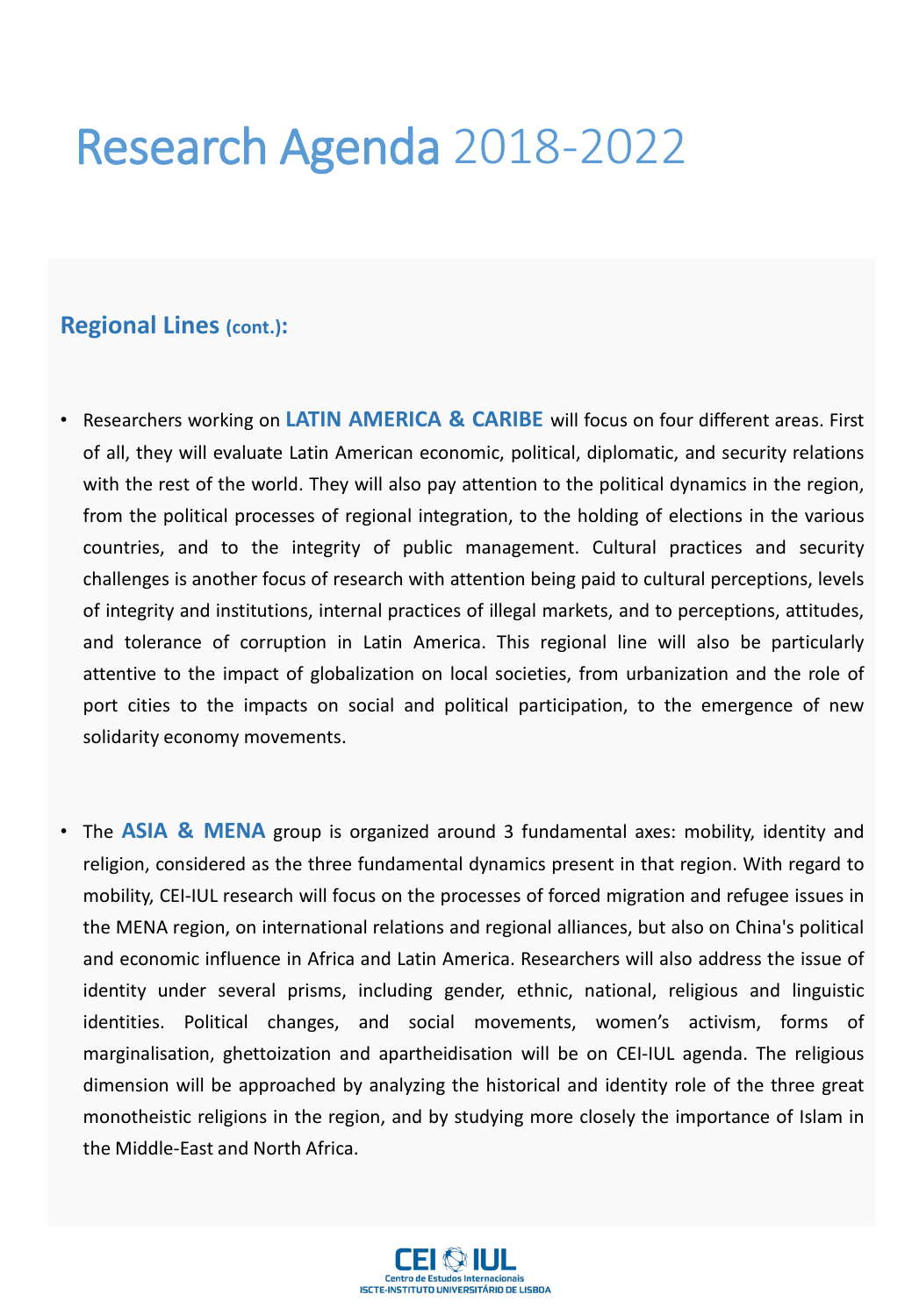#### Conferences & International meetings

Several national and international meetings are scheduled for 2018.

| Conferências Nacionais / Internacionais |                                                                                                      |                                                                   |                                                                                                       |
|-----------------------------------------|------------------------------------------------------------------------------------------------------|-------------------------------------------------------------------|-------------------------------------------------------------------------------------------------------|
| <b>Date</b>                             | <b>Title</b>                                                                                         | <b>Organizers</b>                                                 | <b>Research Group/</b><br><b>Regional Line</b>                                                        |
| May 8                                   | 3 <sup>rd</sup> Edition: Conferência He for She                                                      | HeForShe<br>& CEI-IUL                                             | Societal and Development<br>Challenges                                                                |
| May 9-11                                | <b>Beyond Planetary Apartheid</b>                                                                    | <b>CEI-IUL</b><br>& ICS-ULisboa                                   | Societal and Development<br>Challenges                                                                |
| May 24-25                               | 3rd Edition: Europe as a Global Actor                                                                | <b>CEI-IUL</b>                                                    | Institutions, Governance<br>and International<br>Relations/Europe &<br><b>Transatlantic Relations</b> |
| Oct 22-24                               | Conferência anual da Rede<br>Iberoamericana de Estudos<br>Internacionais (RIBEI)                     | <b>RIBEI &amp; CEI-IUL</b>                                        | Latin America<br>& Caribbean                                                                          |
| Nov 8-9                                 | IV COOPEDU: Educação e Cooperação<br>no cumprimento dos Objectivos do<br>Desenvolvimento Sustentável | <b>CEI-IUL</b>                                                    | Societal and Development<br>Challenges                                                                |
| Nov 14-16                               | Economia Social Solidária e Movimento<br>dos Bens Comuns                                             | CEI-IUL, ISCTE-<br><b>IUL &amp; UFAL &amp;</b><br>cE3c FC-Ulisboa | Economy and<br>Globalisation                                                                          |

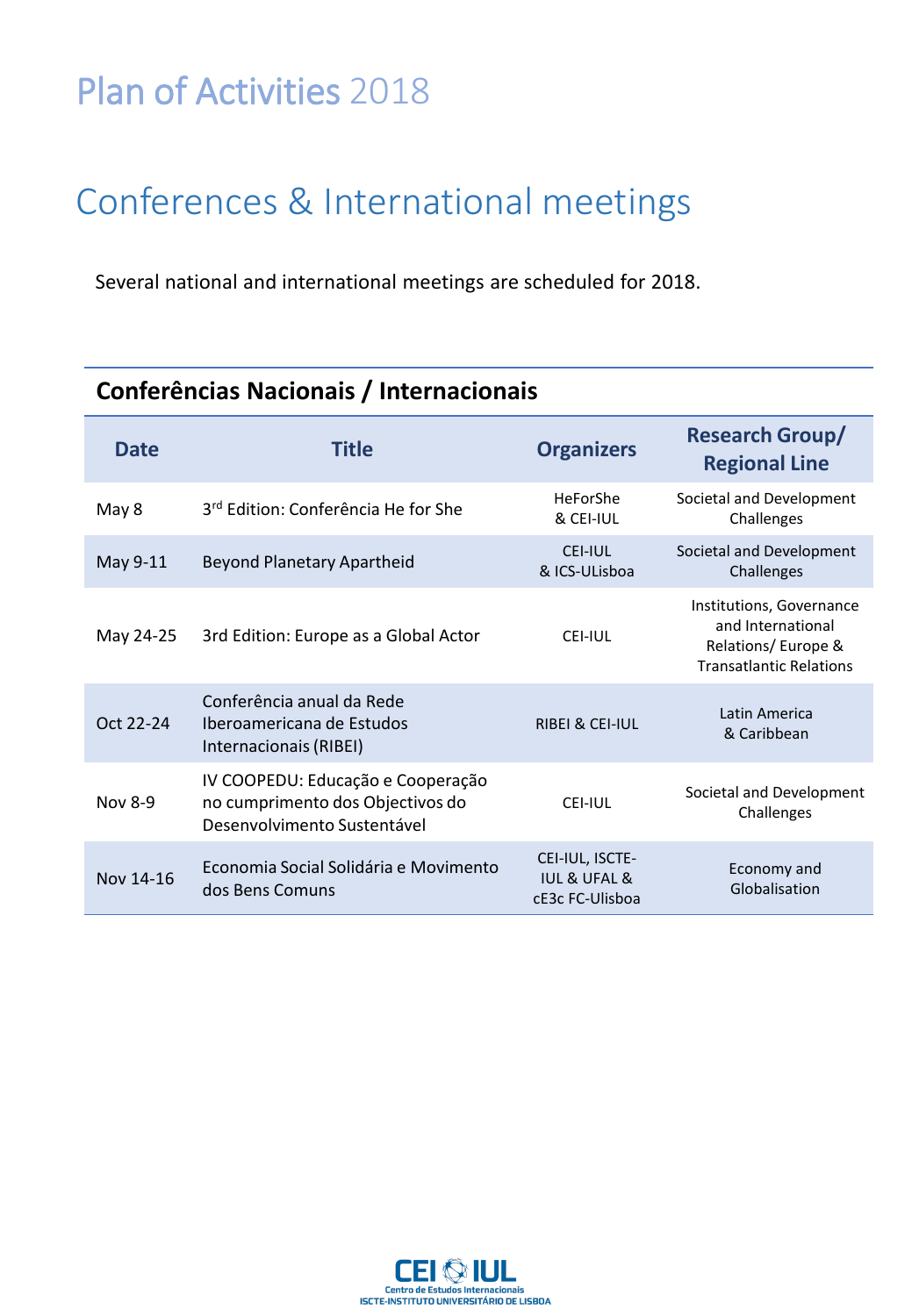#### Seminars (i)

**Pensar África** (*Thinking Africa*) is a permanent Seminar on African Studies which started in December 2015 and takes place every month. It is organized by PhD students from the African Studies PhD programme at ISCTE-IUL, in collaboration with CEI-IUL.

| <b>Date</b> | <b>Title</b>                                                                                        | <b>Invited speaker</b>      |
|-------------|-----------------------------------------------------------------------------------------------------|-----------------------------|
| January 11  | Transnacionalização das religiões afro brasileiras:<br>música, dança e múltiplas formas de tradução | Joana Bahia                 |
| February 8  | Asante: construção histórica ou realidade<br>política?                                              | Vítor Alexandre<br>Lourenço |
| March 23    | Islão, Matriliniaridade e questões de poder<br>entre macuas de Nacala                               | Maria João Baessa<br>Pinto  |
| April 19    | Esta criança não é um Ser Humano                                                                    | Cláudia Favarato            |
| May         | Pensar África #5 2018                                                                               | tbc                         |
| June        | Pensar África #6 2018                                                                               | $\mathbf{u}$                |
| September   | Pensar África #7 2018                                                                               | $\boldsymbol{u}$            |
| October     | Pensar África #8 2018                                                                               | $\boldsymbol{u}$            |
| November    | Pensar África #9 2018                                                                               | $\mathbf{u}$                |
| December    | Pensar África #10 2018                                                                              | $\boldsymbol{u}$            |

#### **Pensar África – Seminário Permanente de Estudos Africanos**

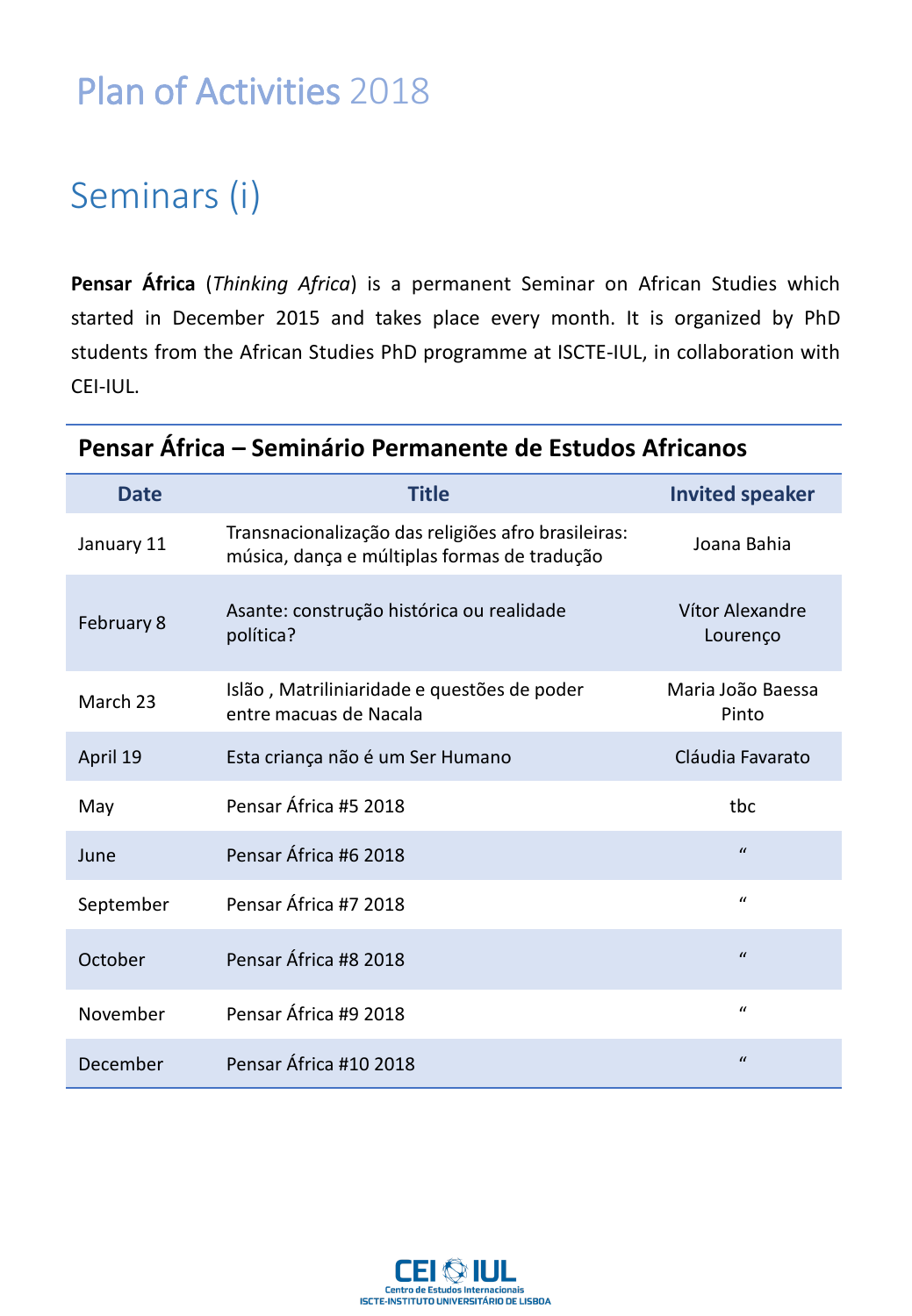#### Seminars (ii)

**Descolonizando o Pensamento** (*Decolonizing Thought*) is a new series of seminars coorganized by CEI-IUL and a group of students from the Master of African Studies of ISCTE-IUL - Grupo de Estudos Descolonizando o Pensamento. It will take place at ISCTE-IUL once a month.

| Descolonizando o Pensamento |                                                                                                      |                        |
|-----------------------------|------------------------------------------------------------------------------------------------------|------------------------|
| <b>Date</b>                 | <b>Title</b>                                                                                         | <b>Invited Speaker</b> |
| March 19                    | Violência sexual entre a guerra e a paz                                                              | Sílvia Roque           |
| April16                     | Descolonização da agenda dos Estudos Africanos                                                       | Eduardo Costa Dias     |
| May 16                      | Não deixar passar em branco: Racismo e os desafios<br>da recolha de dados étnico-raciais em Portugal | Cristina Roldão        |
| June                        | Descolonizando o Pensamento #4 2018                                                                  | tbc                    |

**China and Far East: challenges and future** is a new cycle of conferences where several dimensions of China and the Far East (economic, cultural, political) will be discussed. Also, a **new conference cycle on the MENA region** is to be developed and implemented in 2018.

#### **Ciclo de Conferências "A China e o Extremo Oriente: desafios e futuro"**

| March 7 | O Século da China: Introdução a uma Visão de Conjunto               | Sérgio<br><b>Martins Alves</b> |
|---------|---------------------------------------------------------------------|--------------------------------|
| May 9   | O Edifício Estratégico da China e o Dilema de Segurança<br>Regional | Alexandre<br>Carrico           |

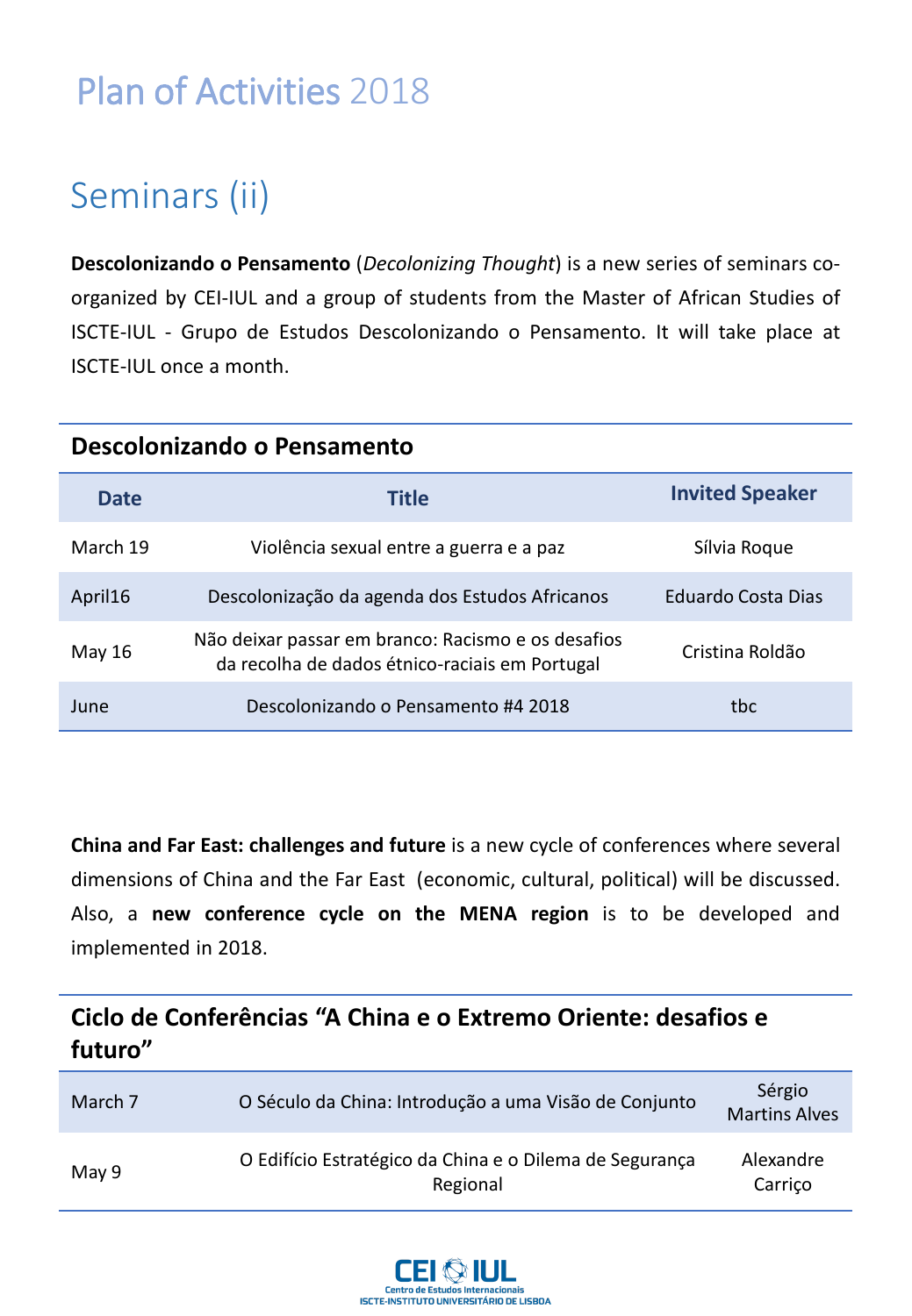### Seminars (iii)

**International Studies' Seminar** approaches a wide range of cross-cutting themes to all CEI-IUL research lines and groups.

| February 20  | Mesa-redonda: Manipulação de Resultados no Desporto                                                                     | Org.: Marcelo Moriconi                           |
|--------------|-------------------------------------------------------------------------------------------------------------------------|--------------------------------------------------|
| February 22  | O Estudo das Religiões em África - Questionamentos<br>conceptuais, desafios metodológicos                               | Org.: Eduardo Costa Dias<br>e João Ferreira Dias |
| March 6      | Radicalização, Violência e Repressão na Transição<br>Portuguesa                                                         | Org.: Riccardo Marchi                            |
| April        | Sessão do Projeto AMATT                                                                                                 | <b>TIAC &amp; Marcelo</b><br>Moriconi            |
| April 6 & 13 | Mesa Redonda Angola - Repatriamento de Capitais: O<br>que significa e o que esperar?                                    | Org. Ana Lúcia Sá                                |
| May 7        | O Estado democrático na encruzilhada dos organismos<br>multilaterais: uma análise sobre a "despolitização" do<br>Estado | Org. CEI. Speaker:<br>Renato Miranda             |
| May          | Maio de 68                                                                                                              | Org. Ana Mónica<br>Fonseca                       |
| May 10       | Workshop de Estudos Africanos "Diásporas Africanas:<br>resistências, lutas, presenças"                                  | Org. Ana Lúcia Sá                                |

#### **Seminário de Estudos Internacionais**

#### **Islam in Debate** is a seminar that focuses on Muslim identity representations in

various contexts.

| Islão em Debate |              |
|-----------------|--------------|
| <b>Date</b>     | <b>Title</b> |
| tbc             | tbc          |

**Global Latin America** is a conference cycle about Latin American countries' role in the international system in different policy areas, with a focus on diplomacy.

| <b>América Latina Global</b> |              |  |
|------------------------------|--------------|--|
| <b>Date</b>                  | <b>Title</b> |  |
| tbc                          | tbc          |  |

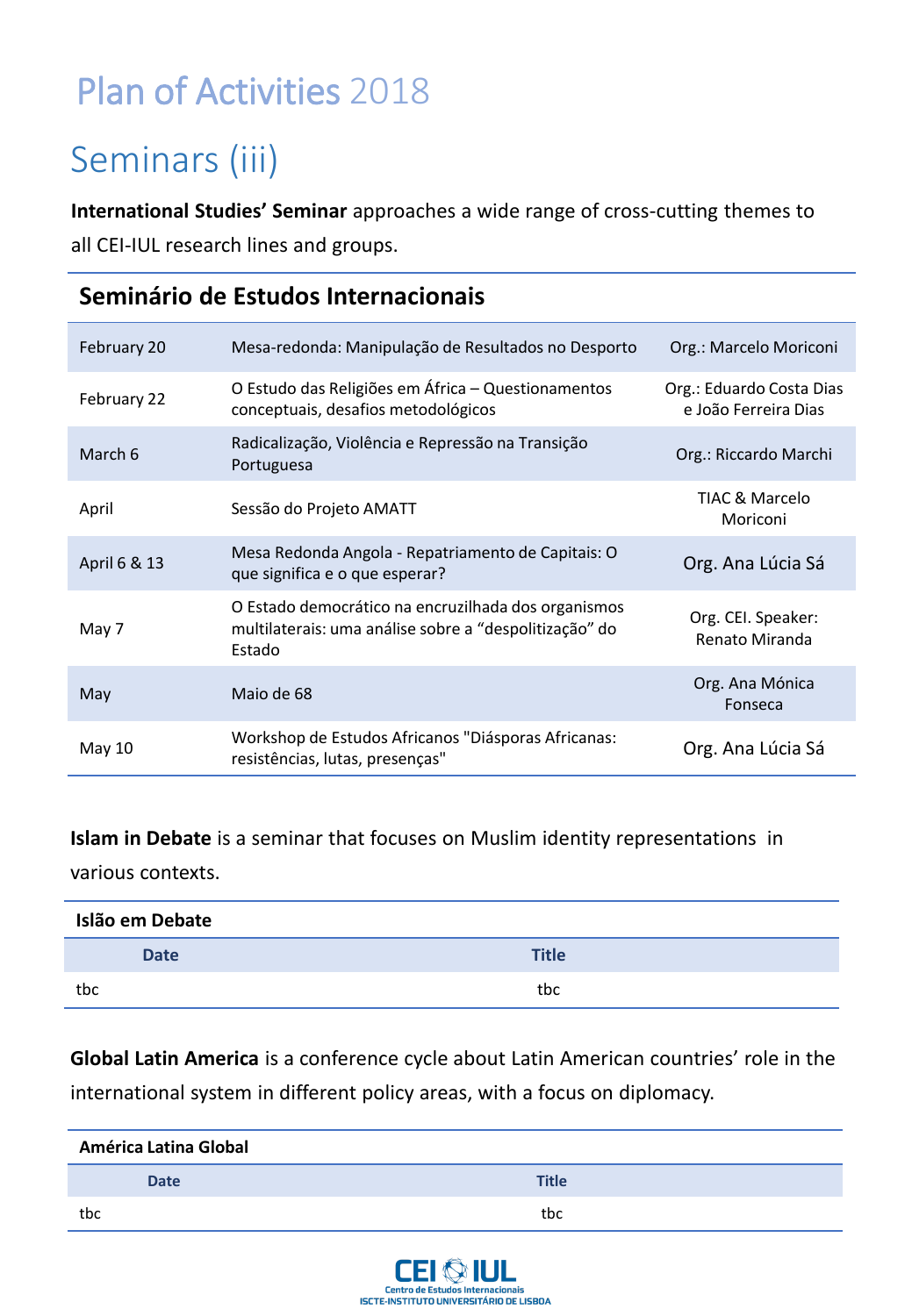### Seminars (iv)

**Activisms in Docs** is an initiative that began in January 2017 at the International Conference "Activisms in Africa" with the exhibition of documentary films. It is organized by CEI-IUL's project "Activisms in Africa" in collaboration with LARGO Café Estúdio, in Intendente, where documentaries are exhibited on every 3<sup>rd</sup> Thursday of the month.

| <b>Date</b>  | <b>Title</b>                                      | <b>Invited Speaker</b>    |
|--------------|---------------------------------------------------|---------------------------|
| January 18   | Activisms in Docs #12: Bafatá Filme Clube         | Lúcia Bayan               |
| February 15  | <b>Activisms in Docs #13</b><br>The Land Between& | Francesco Vacchiano       |
| March 15     | Activisms in Docs #14: Spell Reel                 | Aurora Almada e<br>Santos |
| April 19     | <b>Activisms in Docs #15</b>                      | tbc                       |
| May 17       | Activisms in Docs #16                             | $\mathbf{u}$              |
| September 20 | Activisms in Docs #17                             | $\boldsymbol{u}$          |
| October 18   | <b>Activisms in Docs #18</b>                      | $\mathcal{U}$             |
| November 15  | Activisms in Docs #19                             | $\mathbf{u}$              |
| December 13  | <b>Activisms in Docs #20</b>                      | $\mathbf{u}$              |

#### **Activisms in Docs**

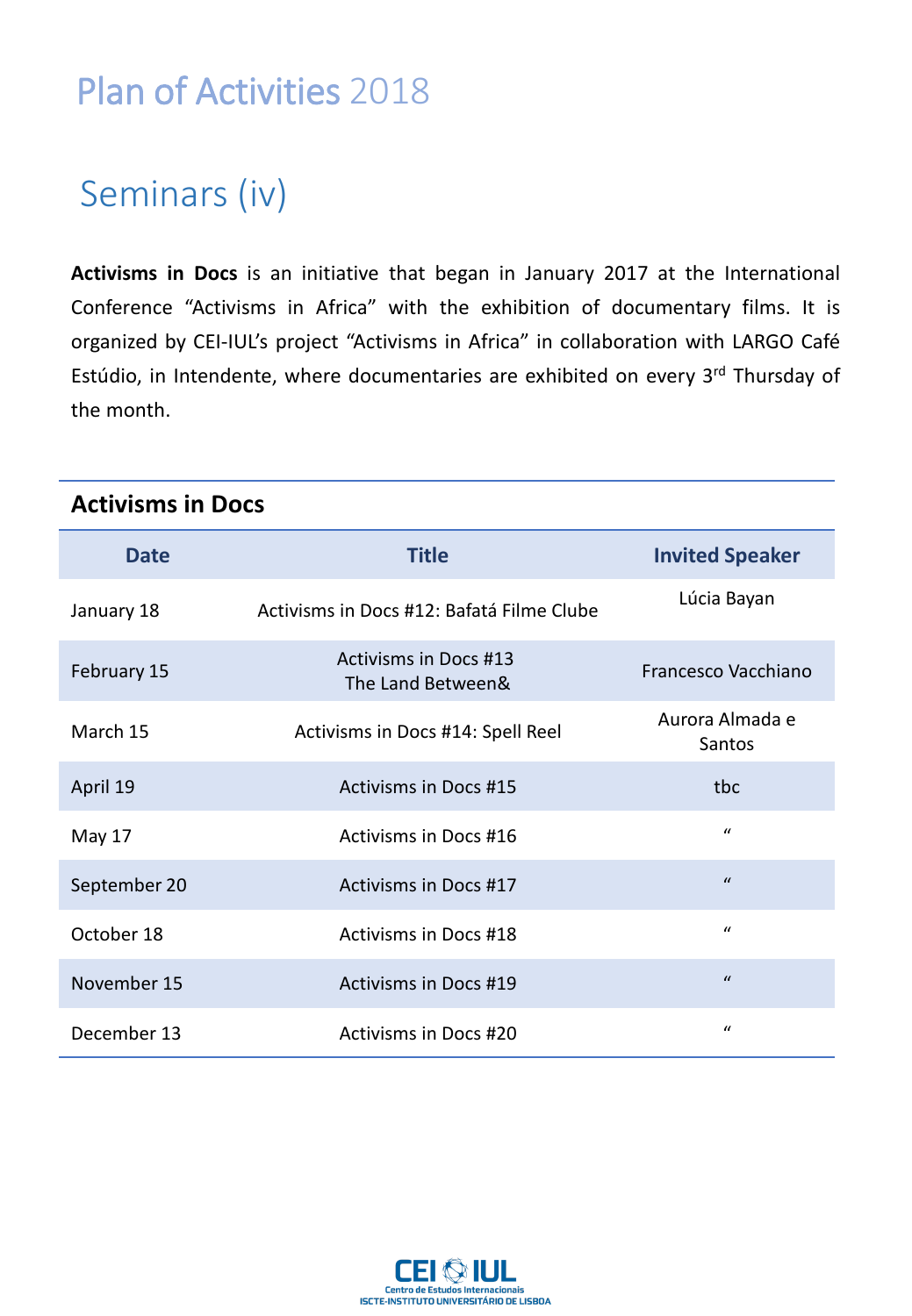#### CEI-IUL Summer Courses

CEI-IUL organizes several Summer Courses related to its thematic research lines. These courses are aimed at university students but also represent an effort from CEI-IUL to reach out to a broader audience interested in international topics, as well as to increase knowledge transfer from university to society.

| Cursos de Verão     |                             |                         |
|---------------------|-----------------------------|-------------------------|
| <b>Date</b>         | <b>Title</b>                | In partnership with     |
| <b>July 2-6</b>     | América Latina Hoje         | Casa da América Latina  |
| <b>July 9-13</b>    | China & East Asia           | <b>BRU-IUL</b>          |
| July 16-20          | A Ideia da Europa           |                         |
| <b>August 27-31</b> | Médio Oriente               | SOAS, London University |
| September 3-7       | <b>Activisms in Africa</b>  |                         |
| September 14-28     | <b>Global Challenges</b>    | <b>IMVF</b>             |
| tbc                 | Economia Social e Solidária | CES-Univ. Coimbra       |
| $\mathbf{u}$        | <b>Borders Crossing</b>     |                         |

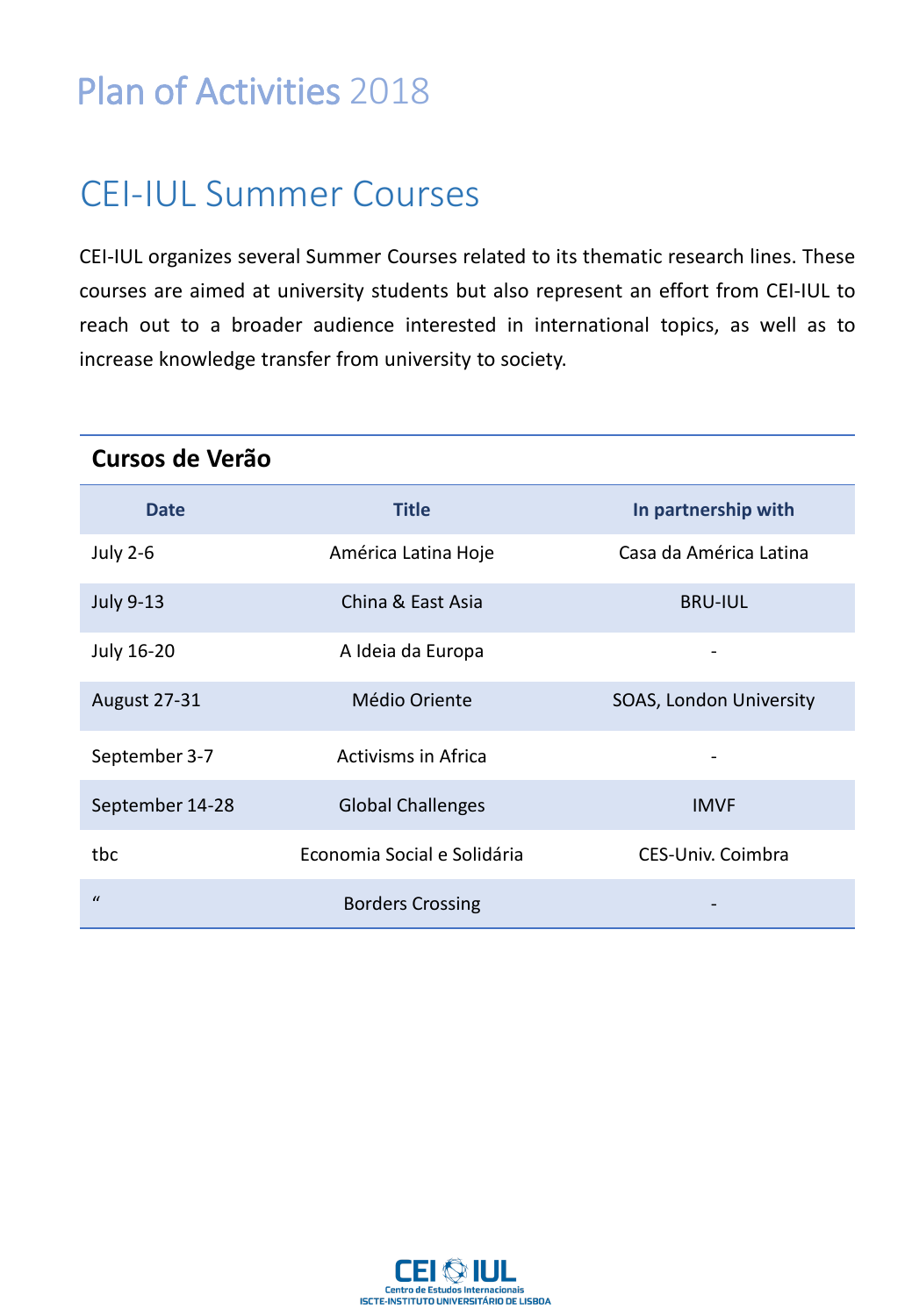### Collaboration with ISCTE-IUL Graduate Programs

CEI-IUL has a strong connection with some of ISCTE-IUL's courses. For this reason there are several open lectures organized in collaboration with the Centre.

- Master in International Studies (MIS)
- Master in Development Studies
- Master in Social and Solidary Economics
- Master and PhD programmes in African Studies (AS)
- PhD programe on History and Security and Defense Studies (HSDS)
- PhD programes on Political Science (PS)
- Post-graduate training on Public Policies on Security and Defense (PGPPSD)

| <b>Date</b> | <b>Title</b>                                                                                  | <b>Invited Speaker</b>                         | Course                         |
|-------------|-----------------------------------------------------------------------------------------------|------------------------------------------------|--------------------------------|
| February 19 | A situação política na Catalunha,<br>antes e depois das eleições de 21<br>de Dezembro de 2017 | Sandrina Antunes                               | Master/PhD on PS               |
| February 26 | Editoras e Edições subversivas em<br>ditadura                                                 | Filipa Raimundo e<br>Pedro Marques             | Master/PhD on PS               |
| March 8     | NATO Partnerships. A Tool for a<br>Global NATO?                                               | Carlos Branco                                  | MIS/PhD PS/ PhD<br><b>HSDS</b> |
| March 15    | <b>Transnational Terrorism</b>                                                                | <b>Nuno Lemos Pires</b>                        | MIS/PhD PS/PhD<br><b>HSDS</b>  |
| March 20    | Portugal - Brazil Relations                                                                   | <b>Embaixador Francisco</b><br>Seixas da Costa | <b>MIS</b>                     |
| March 22    | Aula aberta MEI                                                                               | Ricardo Alexandre                              | MIS/PhD PS/PhD<br><b>HSDS</b>  |
| April 18    | Aula aberta PGPPSD + Sem. Estudos<br>Internacionais                                           | Andrés Malamud                                 | <b>PGPPSD</b>                  |
| May 2       | Aula Aberta PGPPSD + Sem. Estudos<br>Internacionais                                           | Pedro Seabra                                   | <b>PGPPSD</b>                  |

#### **Aulas Abertas em colaboração com o CEI-IUL**

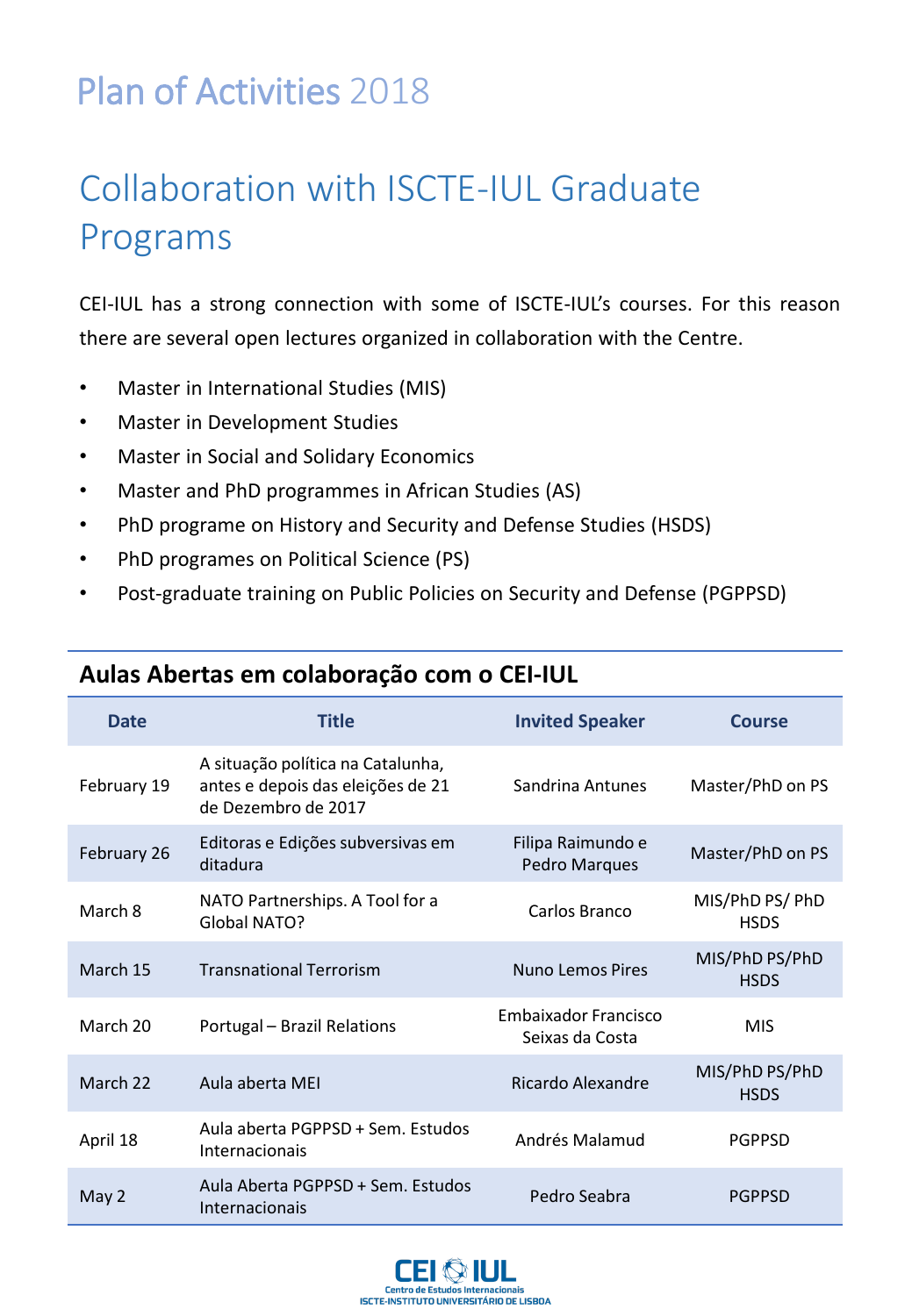### Public Awareness of Science

CEI-IUL has been present at several events connecting the academic work with civil society. It is important that the research results are open to all (academic and nonacademic), and therefore CEI-IUL holds a regular presence in the most important meetings of **public dissemination of science and technology**.

#### **Eventos de divulgação de ciência**

| May           | <b>ISCTE-IUL Research Week</b>                                  |
|---------------|-----------------------------------------------------------------|
| July          | SciCom: Rede de Comunicação de Ciência e Tecnologia de Portugal |
| July          | Encontro Ciência 2018                                           |
| September     | European Researchers' Night                                     |
| tbc           | <b>CEI-IUL Road Show for Schools</b>                            |
| $\mathbf{u}$  | Ciência Viva Events                                             |
| $\mathcal{U}$ | Open days at ISCTE-IUL                                          |

**Leituras do Mundo** is a new event organized by CEI-IUL with the Library of ISCTE-IUL with the objective of presenting every month a new recently published book on International Studies. The invited speaker is the author of the book.

| Leituras do Mundo |                           |  |
|-------------------|---------------------------|--|
| <b>Date</b>       | <b>Title of the Book</b>  |  |
| February 26       | Olhar o Mundo             |  |
| March 13          | A Balança da Europa       |  |
| April 11          | Leituras do Mundo #3 2018 |  |
| May 17            | Leituras do Mundo #4 2018 |  |